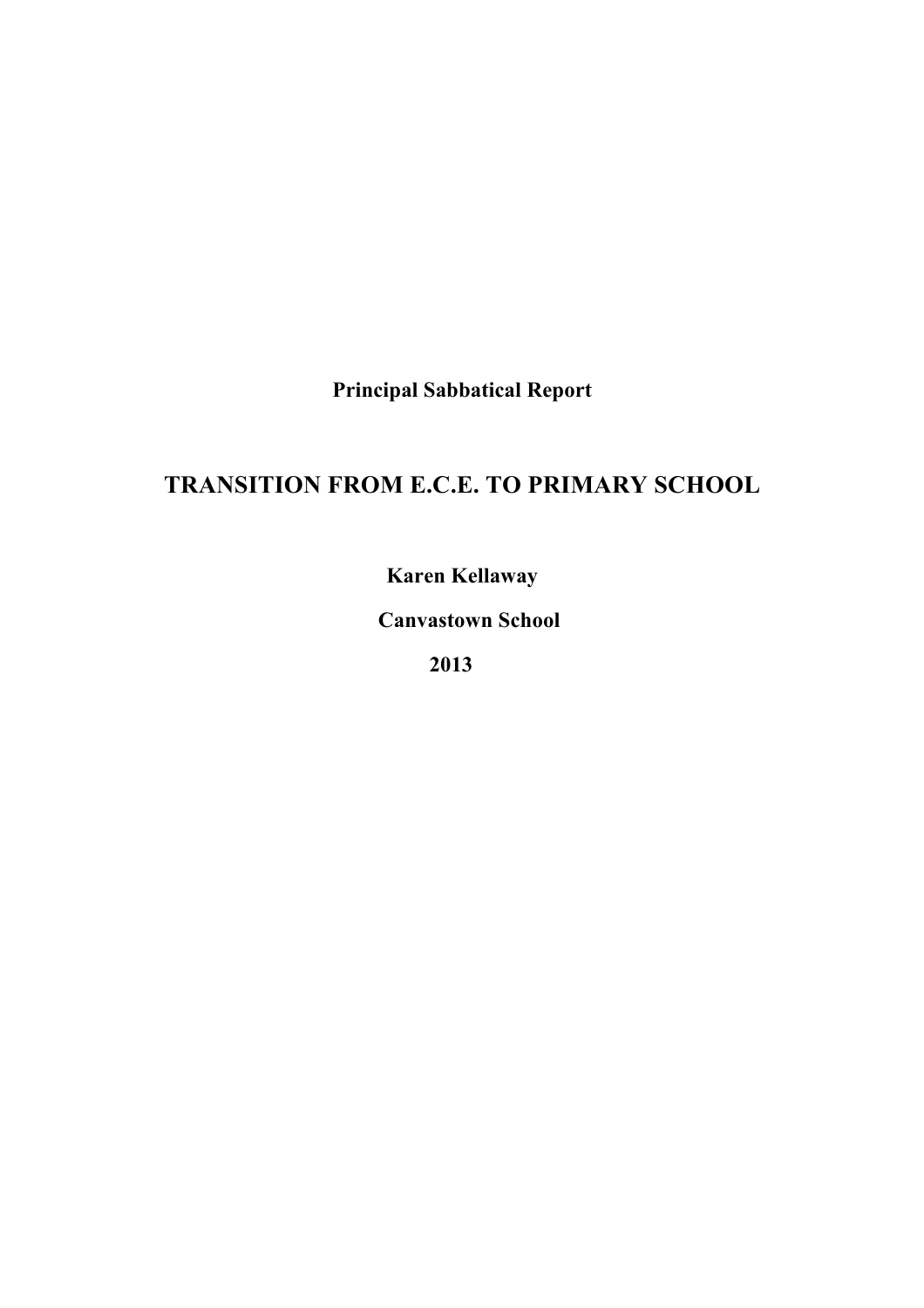### **Acknowledgements**

- Thank you to Teach NZ and the Ministry of Education for making this sabbatical possible. The opportunity to study, travel and return refreshed and rejuvenated to my current position, has been much appreciated.
- Special thanks to the Canvastown School Board of Trustees for approving this leave and to Gayle Rodger and Staff for their encouragement and support. You kept the school moving forward whilst I was away.
- Thank you to Jean Cowie of the Pelorus Community Preschool, for your interest in and contributions to my report.
- Thank you to the Principals and staff of the Pelorus Cluster of Schools for your input and feedback.
- Thank you to the Principal and staff members, of Arentorp Skola in the Lidkoping District of Sweden, for hosting me and answering my many questions.

### **Purpose**

Through this sabbatical, my intention was to extend my understanding of and investigate best practice, for students and their families, when transitioning from an early childhood centre to a primary school i.e. from the Pelorus Community Preschool to the various local Pelorus Cluster Primary Schools. I wanted to identify how our current transition programme could be improved to enhance the learning of new entrant students starting at our school. I also had an in-depth look at a Preschool-Primary School in Sweden and was able to make comparisons with our system of transition.

## **Background**

When I first took up my position as Principal at Canvastown School in 2002, there was no local Play Group, Preschool or Kindergarten organisation for the under 5 year olds. What we did have was a Mobile Kindergarten van which travelled to our township twice a week. Developmental play/learning type activities were the major focus of the day and parents brought the students to the local hall for these.

As a Cluster group of Principals we had some concerns re the quality of learning/readiness for primary school, of our incoming 5 year olds, and began to investigate other possibilities for improving the educational and social development opportunities and resources, for students and their parents, transitioning to Primary School. Thus began the 'Sounds Great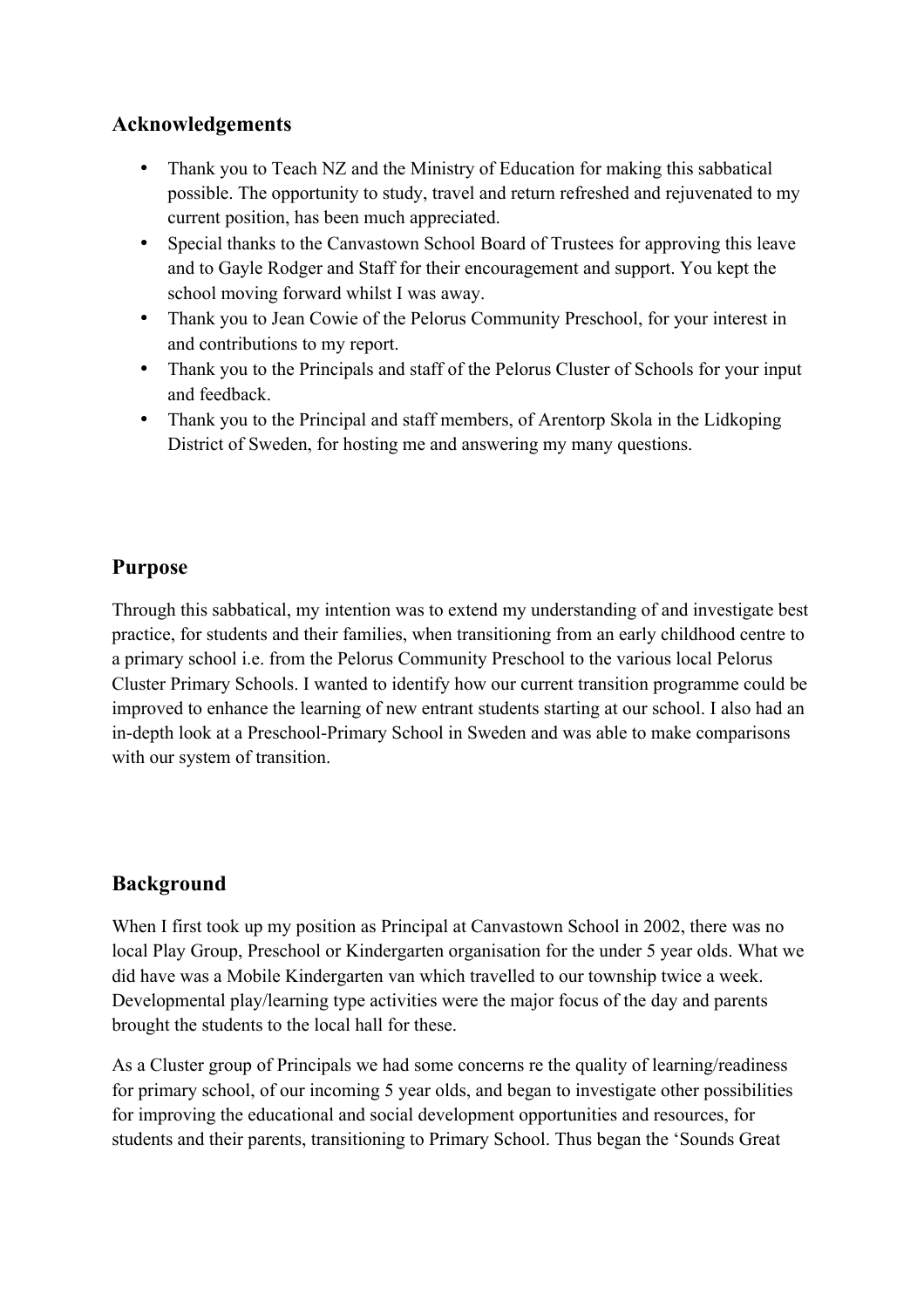Cluster Project (2003)' which led on to the eventual establishment of the Pelorus Community Preschool in 2008.

We sought funding from the Ministry of Education to employ a part-time person with skills to strengthen school/preschool links across the region. Our application was successful and thus began the **Sounds Great Cluster Project**. The key objectives were to –

- a) increase levels of parent involvement in early learning activities,
- b) liaise with various preschool providers,
- c) maximise the effectiveness of current resources,
- d) develop new resources and
- e) investigate and implement a range of new strategies that will further enhance student achievement opportunities at Yr 0/1 level.

The coordinator spent much of the first year liaising with parents, schools, preschool organisations, educationalists etc. and came up with the following recommendations i.e.

- The Pelorus Cluster Schools adopt a consistent set of core evaluative tools to assess all 5 year olds who enrol;

- Through mutual sharing and the exploration of outside models, the Pelorus Cluster seek to develop a comprehensive transition programme for children from pre-school education;

- A Memorandum of Understanding document is written which gives definition to the elements of successful transition and identifies a set of targets that all stakeholders in the region can work towards;

- The Sounds Great coordinator explores ways to support the development of parents in the region to improve their understanding of how they can help their child's learning.

We had established the foundations for moving forward and with funding from the Ministry confirmed for 2004, the coordinator was able to -

- develop a Memo of Understanding which focused on the 'five bridges (learning dispositions, Te Whariki) to be developed and nurtured in children.' These included **Being Perseverant, Being a Communicator, Being a Learner, Taking Responsibility and Being Well**;
- ensure all 4 year olds have a profile/scrapbook to take to their new Primary School;
- ensure Preschool organisations complete the transition rubric for each child transferring;
- conduct PiPS testing within a week of arrival at school;
- ensure reception teachers complete the rubric after one month at school;
- conduct PiPS testing again on the child's sixth birthday;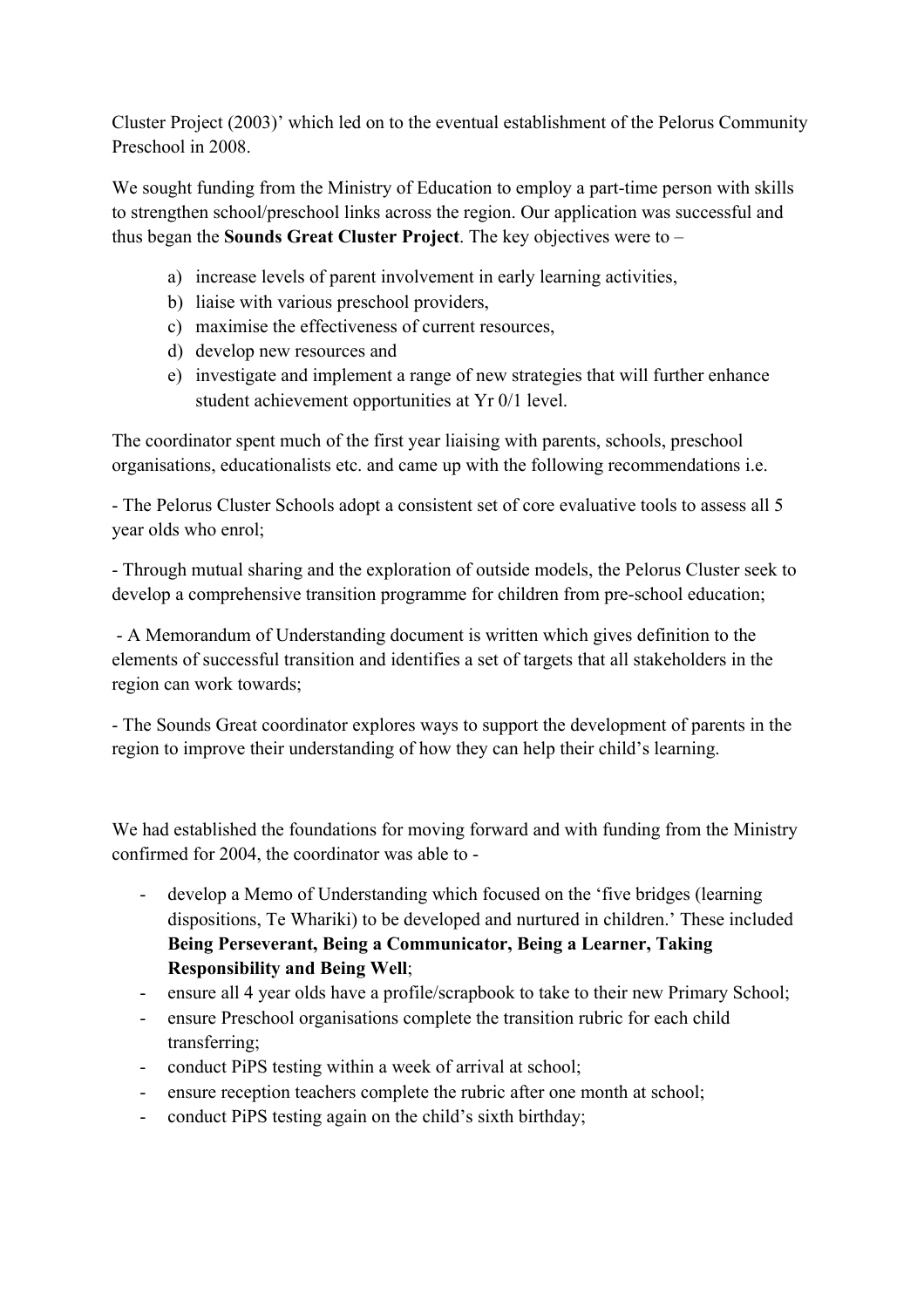- develop a pre-school pack of useful learning materials/information to be given to parents of students who are 4 years of age. (REAP Marlborough played an important role in funding and developing these free information/activity packs.)

These goals were worked upon and achieved throughout the year. The Sounds Great Project coordinator, in conjunction with a team of volunteers, representative of the various parties and providers in the region, ensured that consultation and communication played a vital role in reporting progress to all stakeholders involved.

Funding for a coordinator ceased at the end of this year but a small committee of hard working community members, kept the ball rolling. Results of a survey undertaken in 2004 showed that the wider community were in favour of a dedicated facility, catering for the preschoolers in the Pelorus area. The committee applied to the Ministry for a capital grant and along with pledges from local businesses, as well as numerous fundraising events, a modern learning environment was finally built and established in Havelock by the end of 2007. Teachers were employed and the Pelorus Community Preschool was opened for learning in 2008.

It has continued to grow and flourish and aims to ensure the transition process for our 5 year olds, to the various primary schools, is a positive process.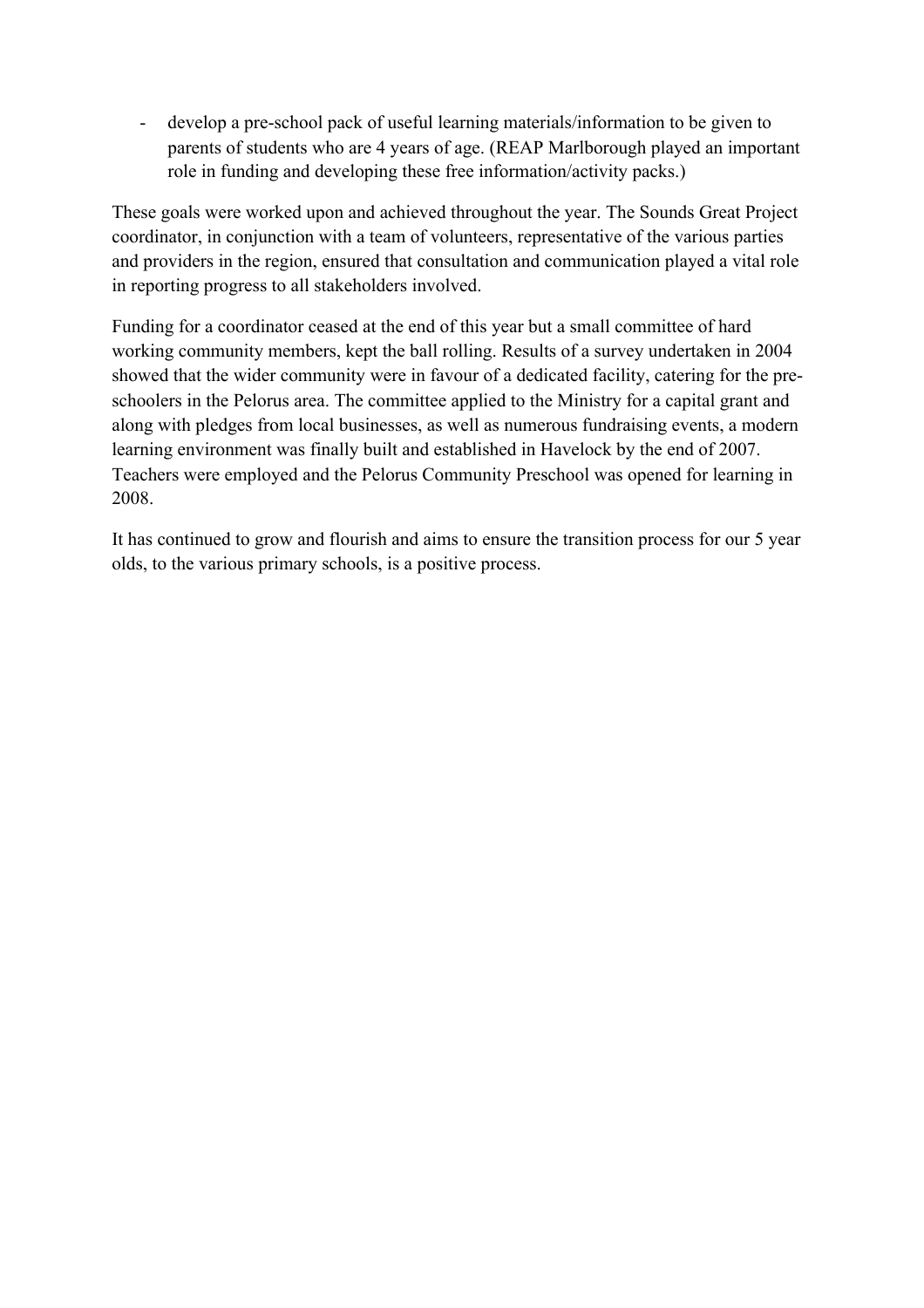## **Methodology**

I began this year's study focus with preliminary readings of relevant literature re what recent research says contributes to successful transition from ECE to Primary Schools in NZ and internationally. I also visited our local preschool, our Pelorus Cluster Schools and Arentorp Skola in Sweden to interview teachers/Principals/parents/students to find out what they regarded as successful components of transition to Primary School from Preschool.

My first goal was to actually clarify the term '**Transition'.**

- "Transition is **not** the same thing as **orientation. Orientation** programmes help children to become familiar with school. It is better to think of **transition** as a prolonged process that unfolds through relationships". (NZ Gazette 17 May 2010). Fabian and Dunlop's definition of transition is that it is a holistic, dynamic experience that takes place over an extended period of time – it includes the time from any preentry visits and settling in, to when the child is more fully established as a member of a new setting.
- In Early Childhood Education, the national curriculum document, Te Whariki, (Ministry of Education 2006), represents the mat on which we all may stand but what happens when children go to school? Are they required to get off the mat? Is there a pathway between the ECE mat and the school mat? – The New Zealand Curriculum (MOE 2007). Perhaps, for the lucky, the mats may be so closely intertwined that transitioning to school just feels like standing on a different part of the same mat. When the mats not only stand together but also share some of the same strands, perhaps the transition from one to the other can be made in a gentle way by children. When they stand apart, we are asking children to undertake a significant leap of faith in order to jump from the security of one into the relative 'unknown' of the other. (Transition to School: A Principles Approach.)

#### **What conditions, does research tell us, need to be in place for successful transition?**

- **Mutual views about transitioning** between the Early Childhood Centre and the local Primary Schools, that promotes continuity.
- **Building connections** between what children learn at the ECE and at Primary School – alignment of the strands in Te Whariki with the Key Competencies of the NZ Curriculum.
- **The personal qualities of teachers** they can have a vital impact on their relationships with children and families. Showing willingness to be proactive in exploring barriers to successful transitions is very important.
- Teachers taking into account **individual differences** and the different ways children learn and make progress.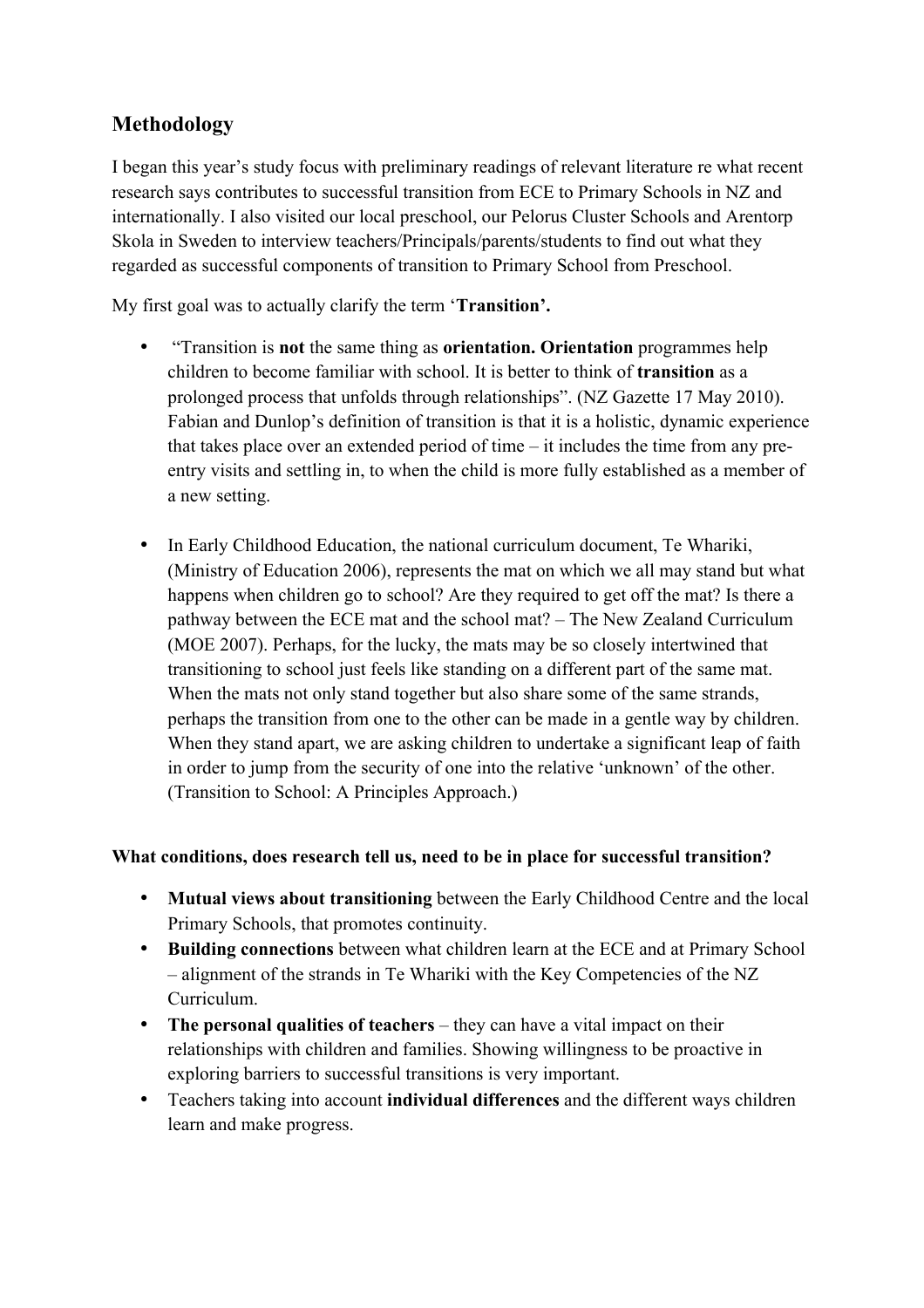• **Input from parents and families** – what parents do to support their children's learning and learning dispositions has been shown to be more important than parent/caregiver occupation, education or income. Supporting children's learning dispositions are likely to be particularly relevant for long-term success. Once children are at school, families who get involved and advocate for their children are likely to assist their transitions. Having positive expectations, ensuring children have health checks, and developing suitable routines are also mentioned in the literature.

## **Findings**

**How can Principals and teachers best support children to transition as successfully as possible from ECE to school?** (The MOE commissioned a literature review in regards to successful transition to school and the findings were presented in Peters 2010.) Using the four headings outlined in this report as guidelines, I will record my thoughts, observations and findings under these.

• **Working with the child.**

Teachers can promote children's achievement and sense of belonging in school if they are able to reduce the mismatch between **what is valued in school and the child's funds of knowledge from home and early childhood.** Often, we as schools, are assessing what children know academically, rather than valuing what they know, think and find important. (National Standards has bought negative pressure upon us from far too early an age.) 'The ideal would be for us to recognise and celebrate the learning and experiences that all children bring to school and build on these as a starting point for development.' In our rural community, experiences and activities such as dairy farming, hunting and fishing would be promoted.

**Valuing children's culture** is very important, especially for our Maori and Pasifika students. (Asian and European are valued equally). Ensuring we are promoting individuals to celebrate aspects of their culture, to have visible aspects of their culture on display in the classroom and to encourage the speaking of the language, are all vital components for success in learning and feeling they are a part of the school family. (We have low numbers of students from other cultures.)

**Appropriate assessment practices.** Within the first month of beginning school, the children are given literacy – oral, written, reading – and numeracy assessments. From these we can begin to develop suitable instructional programmes for teaching and learning.

**Making links between learning in ECE and school**. The child brings their portfolio from the ECE for teachers to view and is contacted by the ECE if there are 'special needs' requirements we need to be aware of. These include physical, social, cultural and academic. Allowing release time for the Junior Class teacher to visit the ECE on a regular basis is a goal to focus on this year.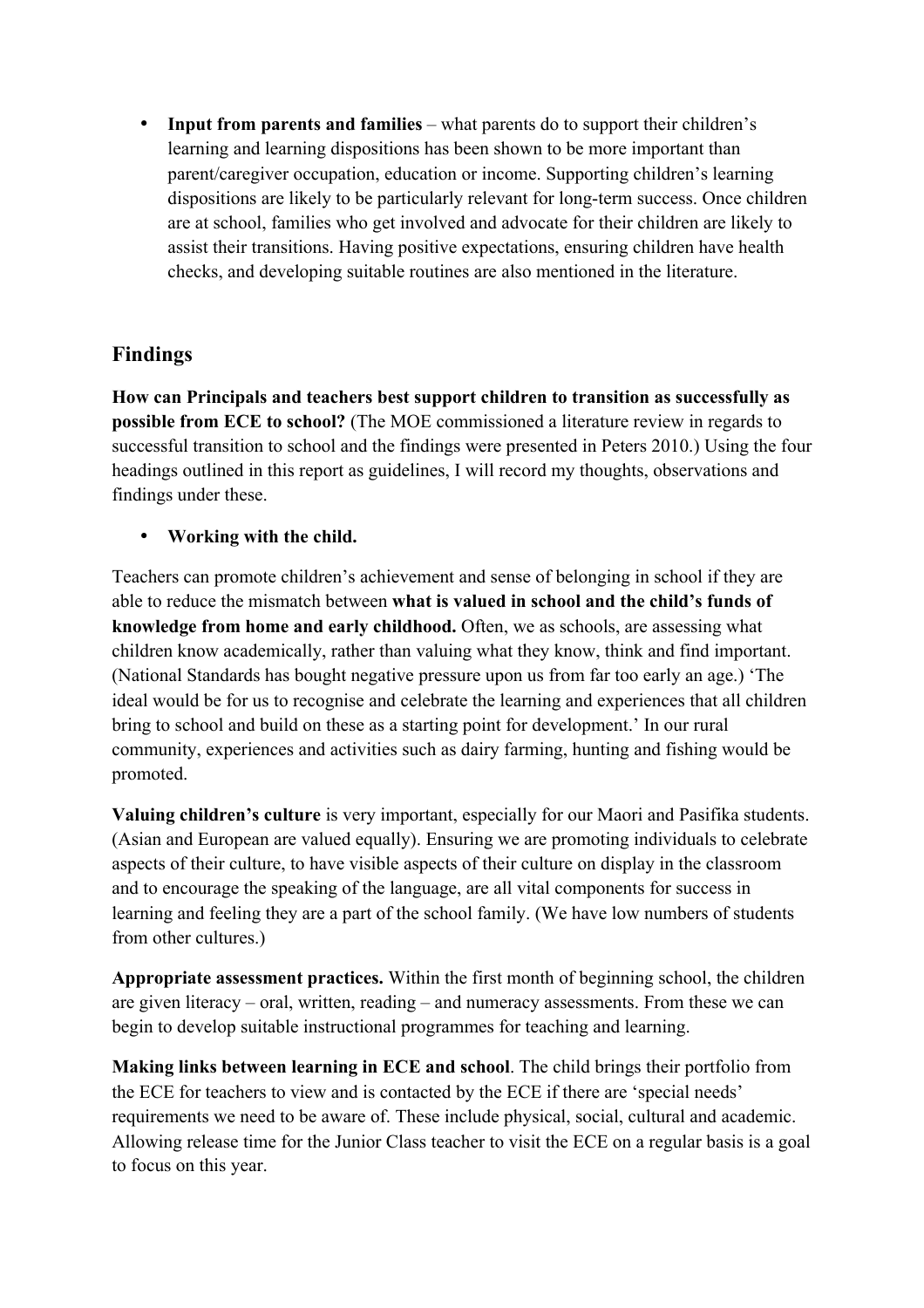**Fostering relationships and friendships.** The development of positive relationships between the child, parents and educators is a key feature of transition to school. Ensuring the environment is supportive and nurturing is very important. Providing a 'buddy' to look after a new pupil is very helpful, as well as teaching games children can play together, helping children to find someone to play with and focusing on a "Friends" unit of work at the beginning of year or term. This would include activities to support children's confidence and communication, along with social skills such as listening to others, cooperation, taking responsibility for their actions and avoiding hurting others.

**Children's whole experience of school.** We need to identify children's concerns and address them immediately**.** Ensuring the playground is a safe and welcoming place to be- older children are there to help and look after you, teachers are visible and accessible at all times, there are plenty of play resources and knowing where the toilets are and when to go are all worries that can be easily solved. Rules are in place to help us and what is not regarded as acceptable can be explained in a quiet and non-threatening manner. (Loud voices can be scary.)

#### • **Sharing Information**

We endeavour to provide parents with as much information and practical advice as possible, to ensure smooth transitions for all.

**Visits –** Approximately a term or two before their children turn 5, parents are advised to a arrange a meeting with the Principal and Junior Class teacher, of their child's prospective school. At this meeting the child and parent(s) are introduced to Staff and students, are given a guided tour of the school, given the enrolment pack ( includes pamphlets illustrating ways parents can help foster children's literacy and numeracy skills; ) and dates for future visits are arranged. These involve two half day visits – parents welcome- and two full day visits, over the space of 4 weeks. Questions, queries and any concerns can be raised now and talked through or discussed as the visits proceed.

**Transition pamphlet** - Our school produces a Parent Information Booklet entitled "Preparing Your Child for School Entry", which we give to parents at the initial meeting. It covers such topics as 'Enrolling Your Child', 'Appropriate Expectations for Children Starting School at 5', 'You can help Maths Development by:', Things my child can work towards knowing in Literacy', 'Helping with Early Literacy' and 'Practical things parents can do to help their child when starting school'. The Junior Class teacher talks through the various ideas/expectations with the parents as well.

**Welcome DVD** – Linkwater, Grovetown and Canvastown School Principals saw a need for another form of information for parents, as well as the paper formats they shared with them. Thanks to Helen Redshaw, (Principal/Teacher Appraiser), a DVD of photos from our individual schools, were put together in an informative and entertaining way, to showcase what happens during a typical school day. It was aimed at making the transition process for children, easier to understand. We trust that parents and children find this tool helpful.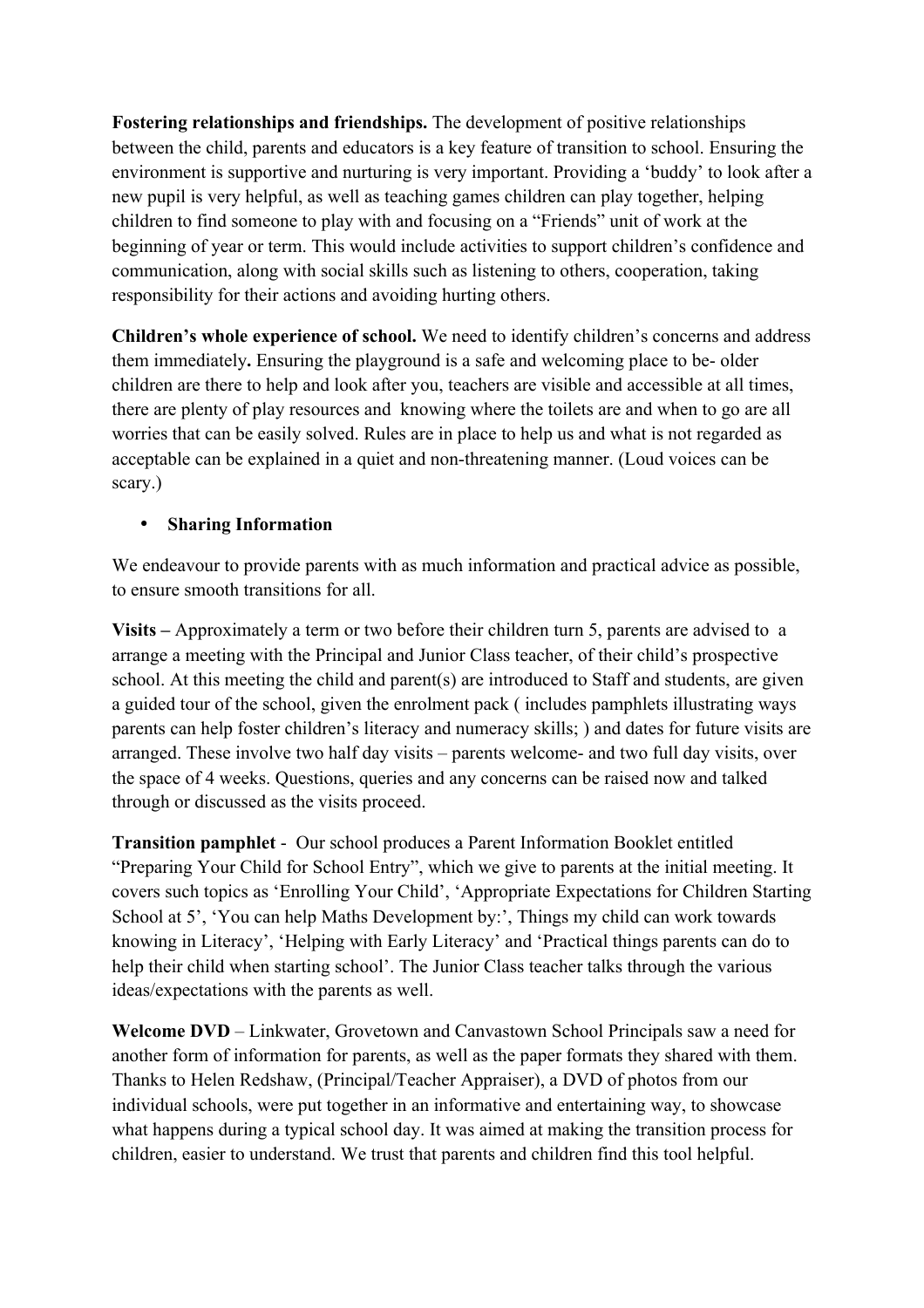**The Canvastown School Information Booklet –** Arranged in alphabetical order, this booklet gives brief outlines/guidelines of the schools vision, values, curriculum programmes, key competencies, staffing and specific information crucial to the effective daily running of the school.

Developing and maintaining a website and school display board are two other options for promoting our school and what happens in our rural community.

**Learning about children and their families –** reciprocal sharing of information is important for all. The ECE portfolio allows the child's routines, knowledge, skills and previous learning experiences to be shared with the New Entrant teacher. As we have a similar Student Portfolio system operating, it is a positive step in continuing to showcase the students' successes in learning and for teachers/parents to be aware of the progress and development they are making.

### • **Working with families**

The benefits of a home-school partnership are 'the most powerful way for schools to understand and meet the needs of diverse students.' (Fletcher 2009) Better home-school communication is likely to foster understanding on both sides and strengthen respectful relationships. Finding both time and place for dialogue is key as well.

Report formats, six monthly checks, three way conferences and the end of term portfolios are all information sharing experiences. Involving parents in assisting with the classroom programme is another way to make them feel at ease, informed and helpful. Gayle sends home newsletters each term requesting assistance in the classroom with specific activities and is always well supported. Granny Reading is encouraged from members of the wider community and is very much appreciated by us all. They provide yet another aspect to the classroom environment.

#### • **Personal Qualities of Teachers**

Teachers are likely to be successful in supporting transition if they adapt their practices in response to difficulties that children experience, instead of locating problems when they occur, in the child. (Stephen & Cope 2003). A positive teacher attitude is likely to be a vital aspect of this process. (MOE 2008).

There are a number of ways in which individual teachers could be supported and resourced, in order to support children's transition to school. These include:

- time and support to become ethnographers of culture;
- small class size;
- a flexible curriculum;
- training and professional development;
- acknowledge the special role of the new entrant teacher; and
- providing resourcing for transition activities.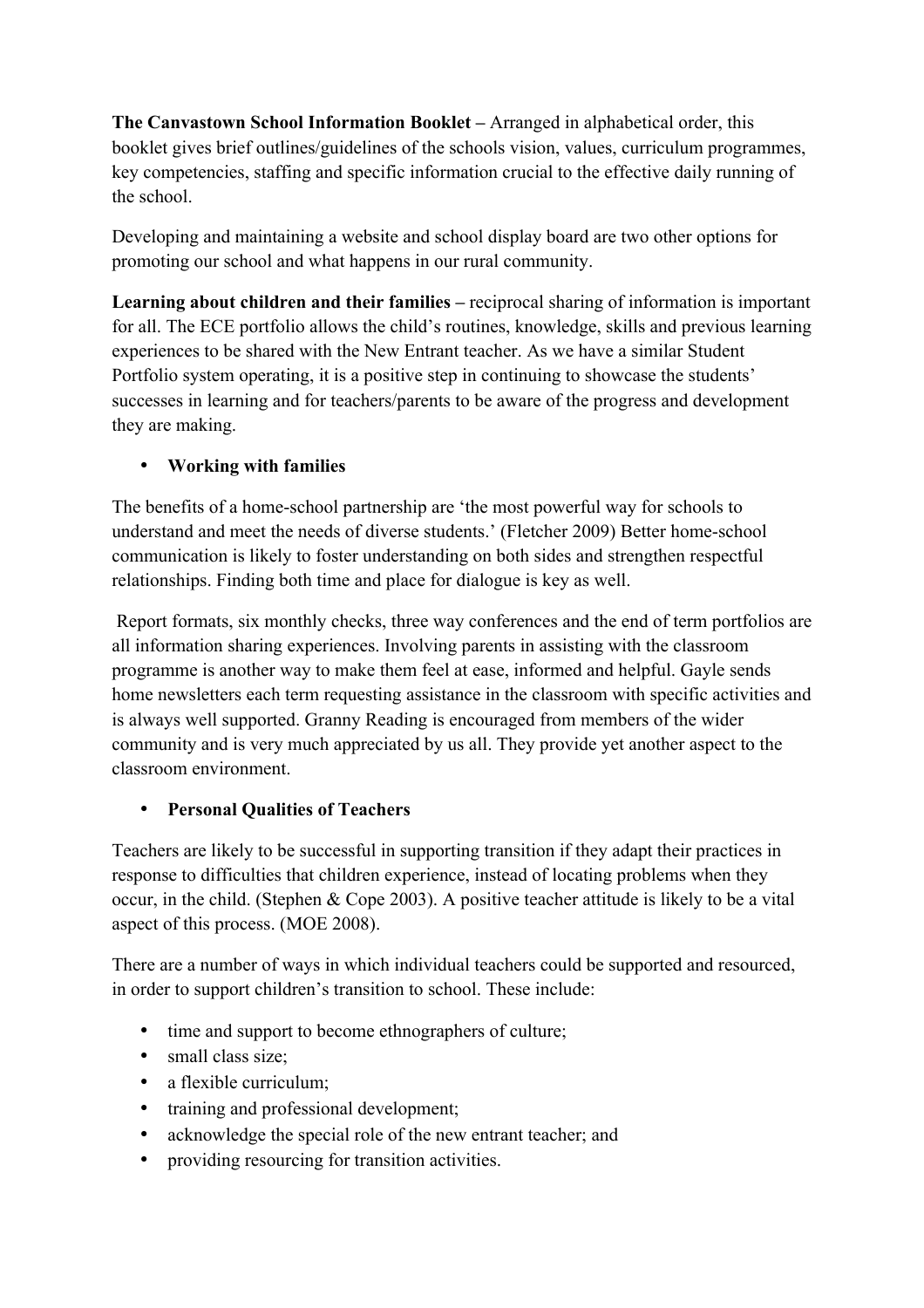## **Findings and observations at the Arentorp Skola, Sweden**

- **The Preschool centre and Primary school are both on the same site, with the one principal overseeing and being responsible for both educational centres. Unlike us, they only have one curriculum document for preschool, primary and secondary levels.**
- **The Preschool** building has recently been upgraded and is now a modern, two-storey building with a large well-equipped playground outside. There are separate rooms for each activity area i.e. building blocks in one, jigsaws and small games in another, technology materials in another etc.
- The preschool caters for up to 80 children at one time, ranging from 1 year olds to 6 year olds.
- Parents pay for 1 and 2 year olds. At 3 years old, children qualify for 15 hours, free educational time.
- Parents have to attend 3 days per week so children don't get upset.
- All children eat on-site. They have their own kitchen. Meals are funded by the Swedish MOE. The kitchen is state of the art.
- Tables and chairs child-size are in every room.
- No potties are used for toileting all use special, small-sized toilets.
- All children in prams sleep outside, regardless of the weather conditions. The day I was visiting it was pouring with rain and all prams were lined up outside, under a roof type shelter, similar to our old bike sheds. No one was crying. All were sleeping soundly. They were well covered though.
- Many of the older pre-schoolers were outside as well, in their raincoats and gumboots, having a wonderful time in the sandpit and on the playground. All were keen to show what they were doing/learning.
- Their curriculum focuses on Values, Influences, Development and Cooperation closest translation I could get.
- Preschool teachers help out in the primary age classrooms during the day  $-$  a bit like a Teacher Aide. (Full time workers I'd say.)
- Teaching staff have to be on site from 6 am to 6 pm. This includes Primary teachers as well.
- In their main school holidays, June  $14<sup>th</sup>$  August  $22<sup>nd</sup>$  the preschool is only closed for 1 week; Primary schools for 3 weeks. Each primary teacher has to give up one week of their holidays to supervise those children of parents who work.
- After school care is mandatory in all schools.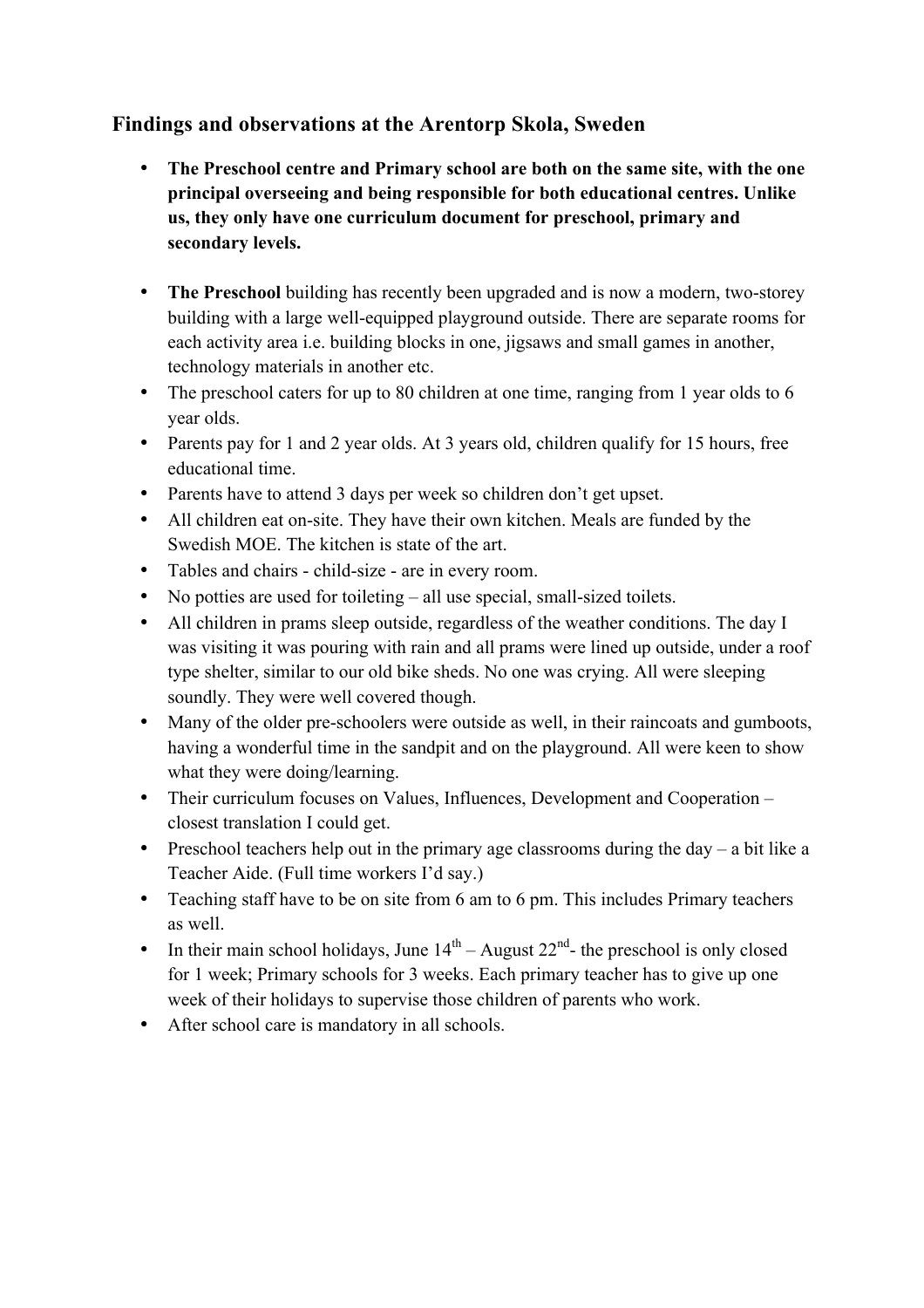#### **As both centres are on the one site there seems to be a seamless transition for the students from Preschool to Primary School.**

- In the Spring, (Swedish), the parents are contacted by the New Entrant teacher for a formal/informal meeting with them and their child. It is a sharing time for both parties of information, concerns, expectations etc. All staff felt they had a good relationship with parents.
- At 6 years plus of age, the children are classified as New Entrants and all start school at the same time. No one starts on their birthday; they start as a large group. (Great idea). These children are at school for a full day – from 8.20 am when instruction starts, to the end of the day, at 3 pm. They only come for 4 days a week though.
- When they are 7 plus years old they are officially classified as Primary School students. (I found that these students were quite confident and self-assured. They were certainly well prepared for the transition.)